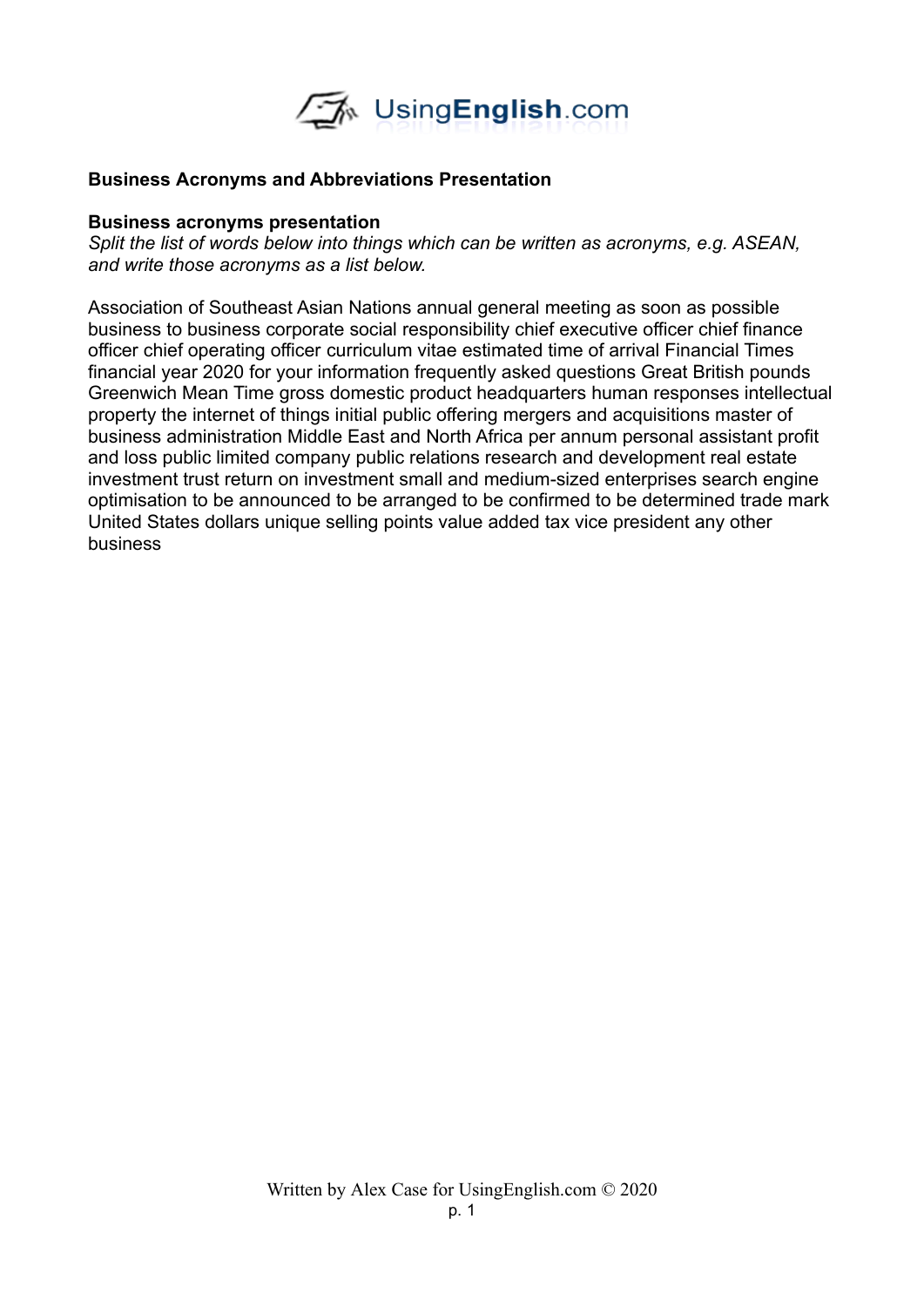

| <b>Suggested answers</b>                               |  |  |
|--------------------------------------------------------|--|--|
| <b>ASEAN</b>                                           |  |  |
| <b>AGM</b>                                             |  |  |
| <b>ASAP</b>                                            |  |  |
| B <sub>2</sub> B                                       |  |  |
| <b>CSR</b>                                             |  |  |
| CEO                                                    |  |  |
| <b>CFO</b>                                             |  |  |
| COO                                                    |  |  |
| <b>CV</b>                                              |  |  |
| <b>ETA</b>                                             |  |  |
| <b>FT</b>                                              |  |  |
| FY2020                                                 |  |  |
| <b>FYI</b>                                             |  |  |
| <b>FAQ</b>                                             |  |  |
| <b>GBP</b>                                             |  |  |
| <b>GMT</b>                                             |  |  |
| <b>GDP</b>                                             |  |  |
| HQ                                                     |  |  |
| <b>HR</b>                                              |  |  |
| IP                                                     |  |  |
| IoT                                                    |  |  |
| <b>IPO</b>                                             |  |  |
| M&A                                                    |  |  |
| <b>MBA</b>                                             |  |  |
| <b>MENA</b>                                            |  |  |
| <b>PA</b>                                              |  |  |
| PA                                                     |  |  |
| P&L                                                    |  |  |
| <b>PLC</b>                                             |  |  |
| <b>PR</b>                                              |  |  |
| R&D                                                    |  |  |
| <b>REIT</b><br><b>ROI</b>                              |  |  |
| <b>SMEs</b>                                            |  |  |
| <b>SEO</b>                                             |  |  |
| <b>TBA</b>                                             |  |  |
| <b>TBA</b>                                             |  |  |
| <b>TBC</b>                                             |  |  |
| <b>TBD</b>                                             |  |  |
| <b>TM</b>                                              |  |  |
| <b>USD</b>                                             |  |  |
| <b>USPs</b>                                            |  |  |
| <b>VAT</b>                                             |  |  |
| <b>VP</b>                                              |  |  |
| <b>AOB</b>                                             |  |  |
| Try to remember what all the acronyms above stand for. |  |  |
| Written by Alex Case for UsingEnglish.com © 2020       |  |  |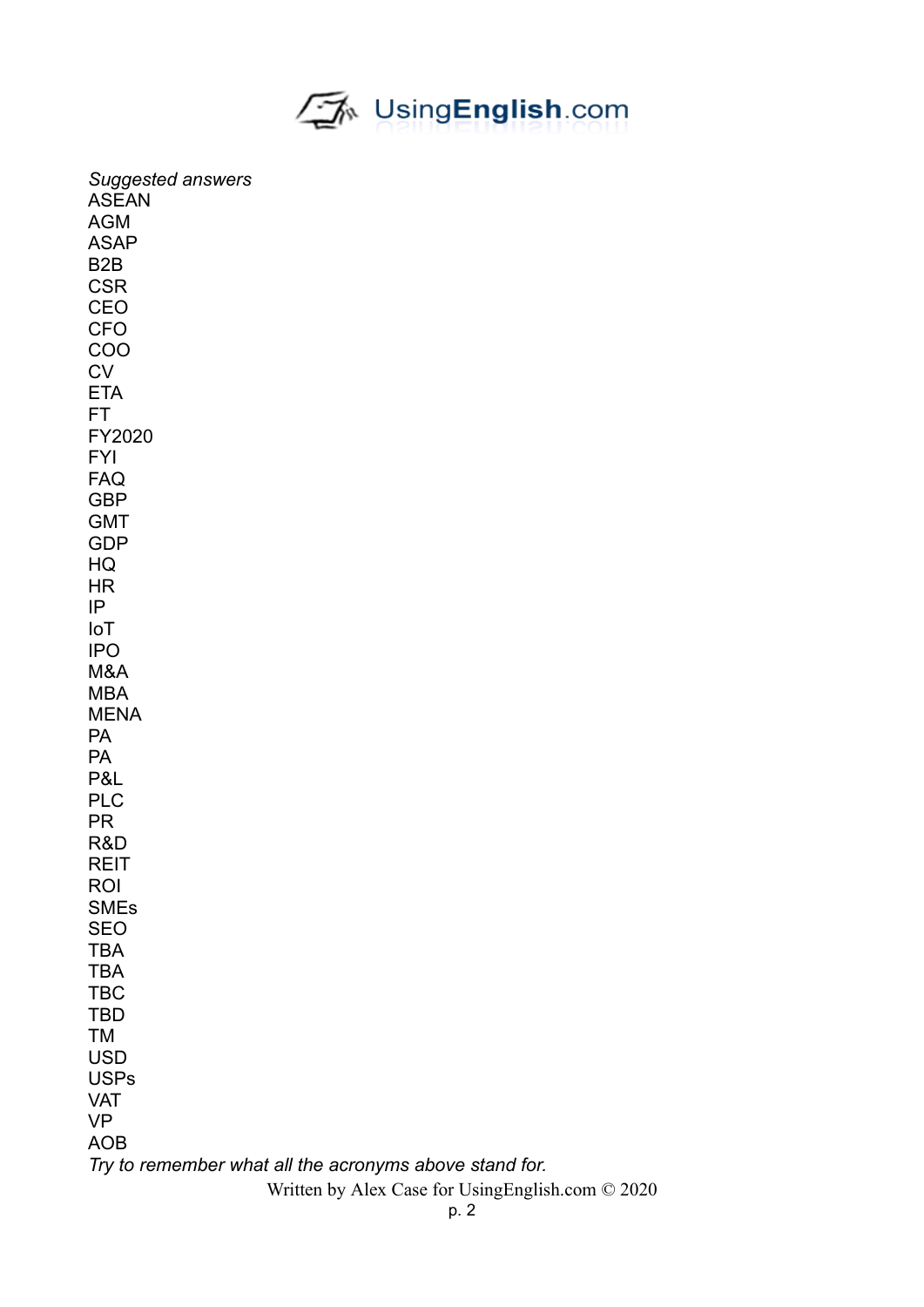

## **Business abbreviations presentation**

*Join the halves of the words below to make the longer versions of the abbreviations on the left.* 

| admin                     | erative     |
|---------------------------|-------------|
| ad                        | imately     |
| advert                    | isement     |
| approx                    | istration   |
| co-op                     | nstration   |
| Corp                      | oration     |
| (political/ product) demo | orporated   |
| fig                       | rmation     |
| Inc                       | ure 1       |
| info                      | vertisement |
| kilo                      | ellaneous   |
| max                       | garding     |
| memo                      | gramme      |
| misc                      | imum        |
| re                        | munications |
| sales rep                 | orary staff |
| telecom                   | randum      |
| temp                      | resentative |
| trade/labor               | union       |

*Test each other on the expressions above:*

- Say a short version for your partner to say the long version of
- Say a long version for your partner to say the short version of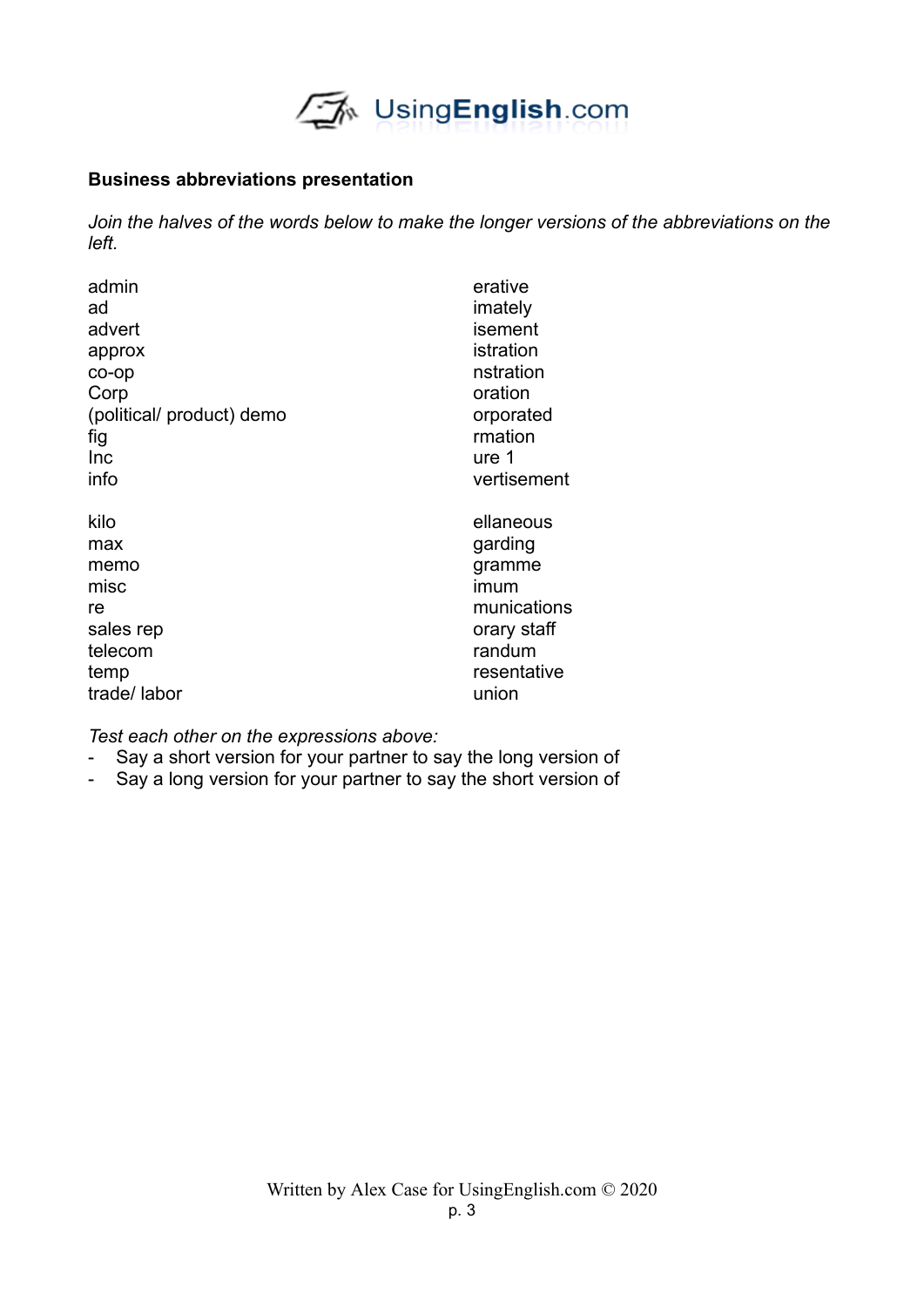

*Make as many of these phrases shorter as you can. Note that some cannot be made shorter and so should be kept as they are.* 

- administration
- advertisement
- **•** after sales service
- **•** approximately
- British pounds
- **•** business to business
- **•** commercial
- cooperative
- **•** Corporation
- **•** deflation
- (political/ product) demonstration
- $\bullet$  figure 1
- **•** financial technology
- **•** foreign exchange
- **•** fourth quarter
- **•** Greenwich Mean Time
- **•** headquarters
- **•** Incorporated
- **•** inflation
- **•** information
- kilogramme
- kilometre
- **•** limited (company/ liability company)
- maximum
- memorandum
- **•** mergers and acquisitions
- **•** miscellaneous
- new recruit
- $\bullet$  part time
- regarding
- research and development
- sales representative
- social media
- **•** specifications
- **•** telecommunications
- **•** telephone conference
- **•** temporary staff
- trade union/ labor union
- **•** trademark
- value added tax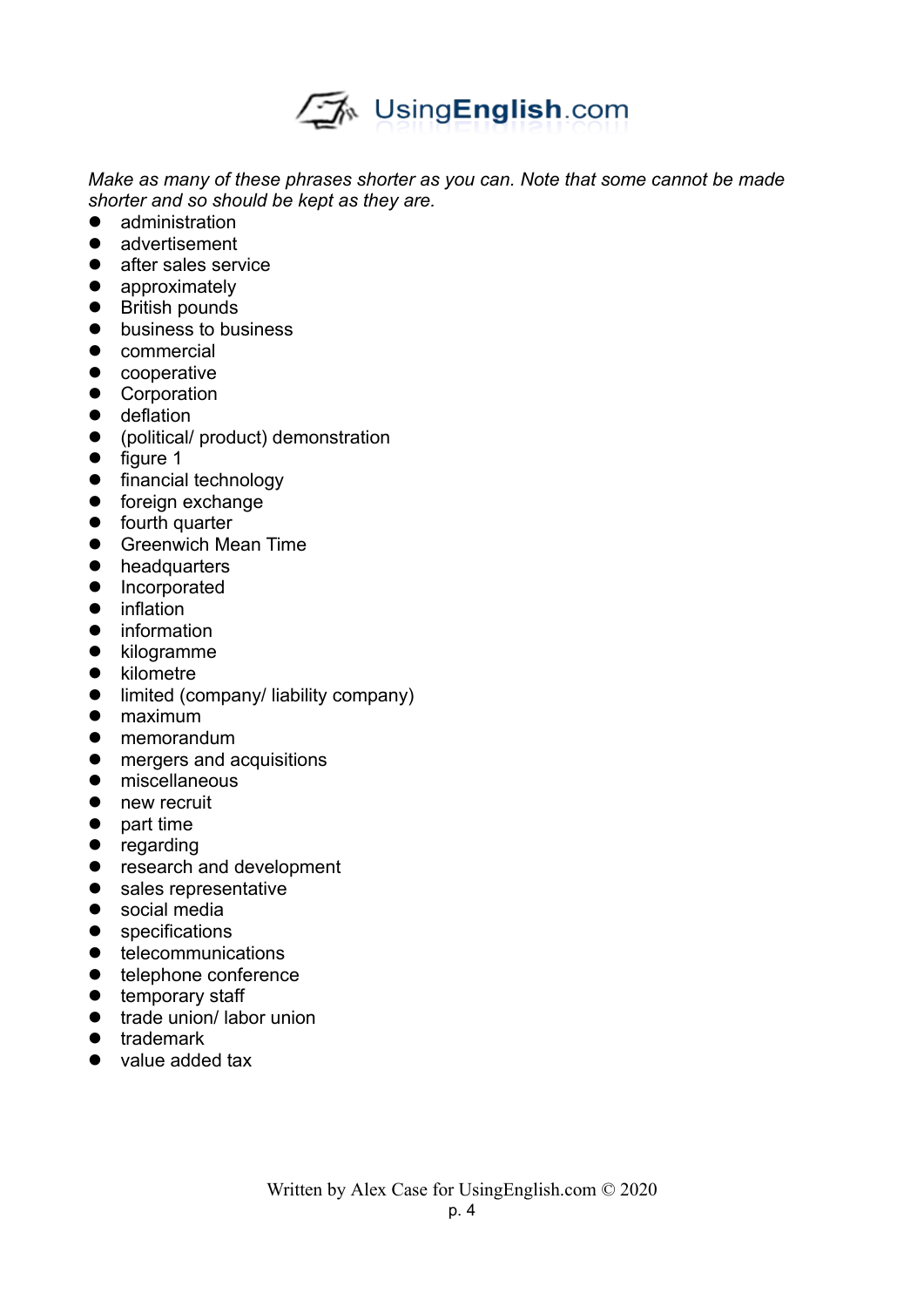

## **Suggested answers**

*Ones which are the same as above cannot be shortened/ are not usually shortened.* 

- admin
- ad/ advert
- **after sales service**
- approx.
- pounds
- $\bullet$  B2B
- **•** commercial
- $\bullet$  co-op
- Corp
- **•** deflation
- (political/ product) demo
- $\bullet$  fig 1
- $\bullet$  fintech
- $\bullet$  forex
- $\bullet$  Q4
- **•** GMT
- $\bullet$  HQ
- $\bullet$  Inc.
- **•** inflation
- $\bullet$  info
- $\bullet$  kilo/ kg
- $\bullet$  km
- Ltd
- max
- memo
- $OM$
- misc.
- new recruit
- $\bullet$  P/T
- $\bullet$  re
- R&D
- sales rep
- **•** social media
- specs
- $\bullet$  telecoms
- **•** teleconference
- $\bullet$  temp
- union
- TM
- VAT